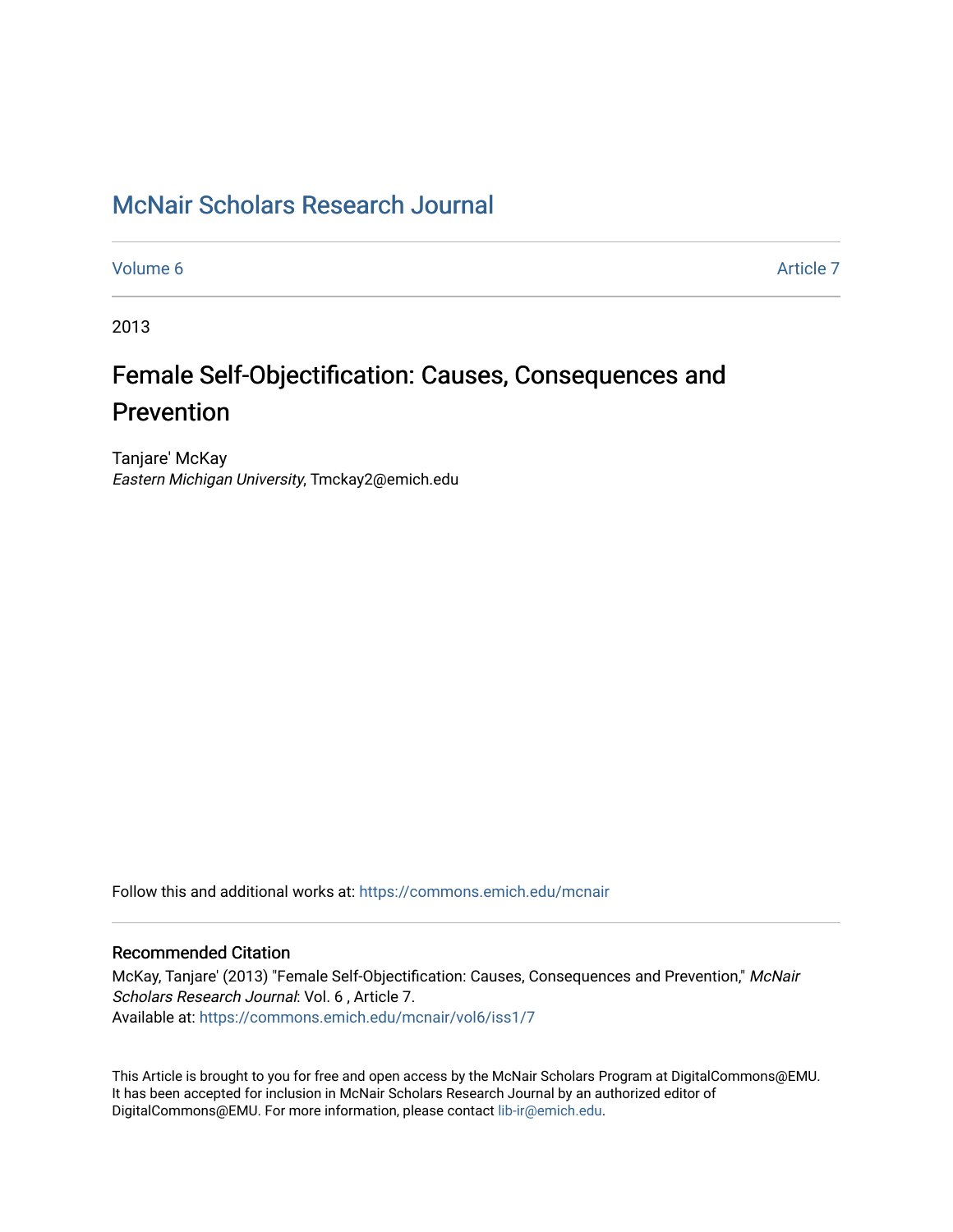## FEMALE SELF-OBJECTIFICATION: CAUSES, CONSEQUENCES AND PREVENTION

*Tanjaré McKay Dr. Karen Saules, Mentor*

#### **ABSTRACT**

Traditionally, social norms have dictated certain gender roles for men and women. Men have generally been regarded as dominant, masculine, and independent, whereas women are often depicted as weak, sensitive and dependent (Basow, 1986). In contemporary society, however, women are free to adopt more flexible gender roles, ranging from those traditionally regarded as "masculine," to those considered more "androgynous," to the more stereotypical female gender roles. Some women, nonetheless, continue to adopt traditional gender roles in which self-objectification may persist. According to Calogero (2013), "self-objectification occurs when the objectifying gaze is turned inward, such that women view themselves through the perspective of an observer and engage in chronic self-surveillance" (p. 312). The literature suggests that certain factors may support women's ability to adopt more varied gender roles and avoid self-objectification. This paper will review the literature on the factors that cause, prevent and protect women from self-objectification.

#### **INTRODUCTION**

Female self-objectification can best be defined as "regular exposure to objectifying experiences that socialize girls and women to engage in self-objectification, whereby they come to internalize this view of themselves as an object or collection of body parts" (Kroon & Perez, 2013, p. 16). In her book *Femininity and Domination: Studies in the phenomenology of oppres-*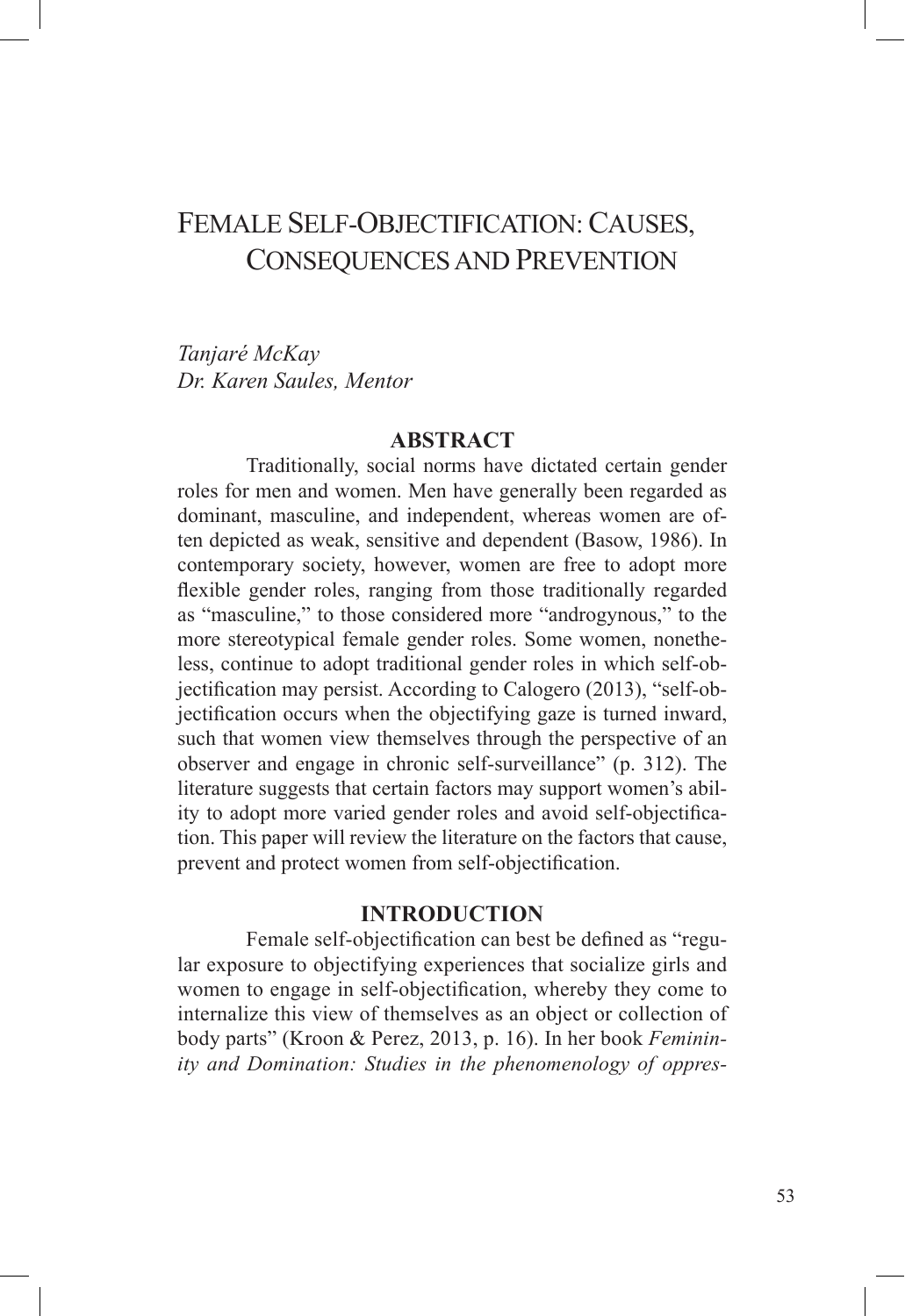#### *Tanjaré McKay*

*sion*, Sandra Bartky (1990) describes a time where she was made a victim of objectification:

> It is a fine spring day, and with an utter lack of self-consciousness, I am bouncing down the street. Suddenly I hear men's vices. Catcalls and whistles fill the air. These noises are clearly sexual in intent and they are meant for me; they come from across the street. I freeze. As Sartre would say, I have been petrified by the gaze of the Other. My face flushes and my motions become stiff and self-conscious. The body which only a moment before I inhabited with such ease now floods my consciousness. I have been made into an object. While it is true that for these men I am nothing but, let us say, a "nice piece of ass," there is more involved in this encounter than this mere fragmented perception of me. They could, after all, have enjoyed me in silence…I could have passed by without having been turned to stone. But I must be made to know that I am a "nice piece of ass": I must be made to see myself as they see me (p. 27)

According to Fredrickson and Roberts (1997), the cultural practice of sexual objectification leads to self-objectification, which turns into self-surveillance, causing psychological consequences and mental health risks in victims. Sexual objectification means that women are widely seen as sex objects for male sexual pleasure. This objectification occurs in two areas: (1) interpersonal or social encounters, and (2) media exposure. "Interpersonal or social encounters include catcalls, checking out/ staring at, or gazing at women's bodies, sexual comments, and harassment. Media exposure spotlights women's bodies and body parts while depicting women as the target of a non-reciprocated male gaze" (Calogero, Tantleff-Dunn, & Thompson, 2011, p. 6). According to the Britannica Encyclopedia (2013), living in a *patriarchal* social system in which the father is the primary authority and central figure to social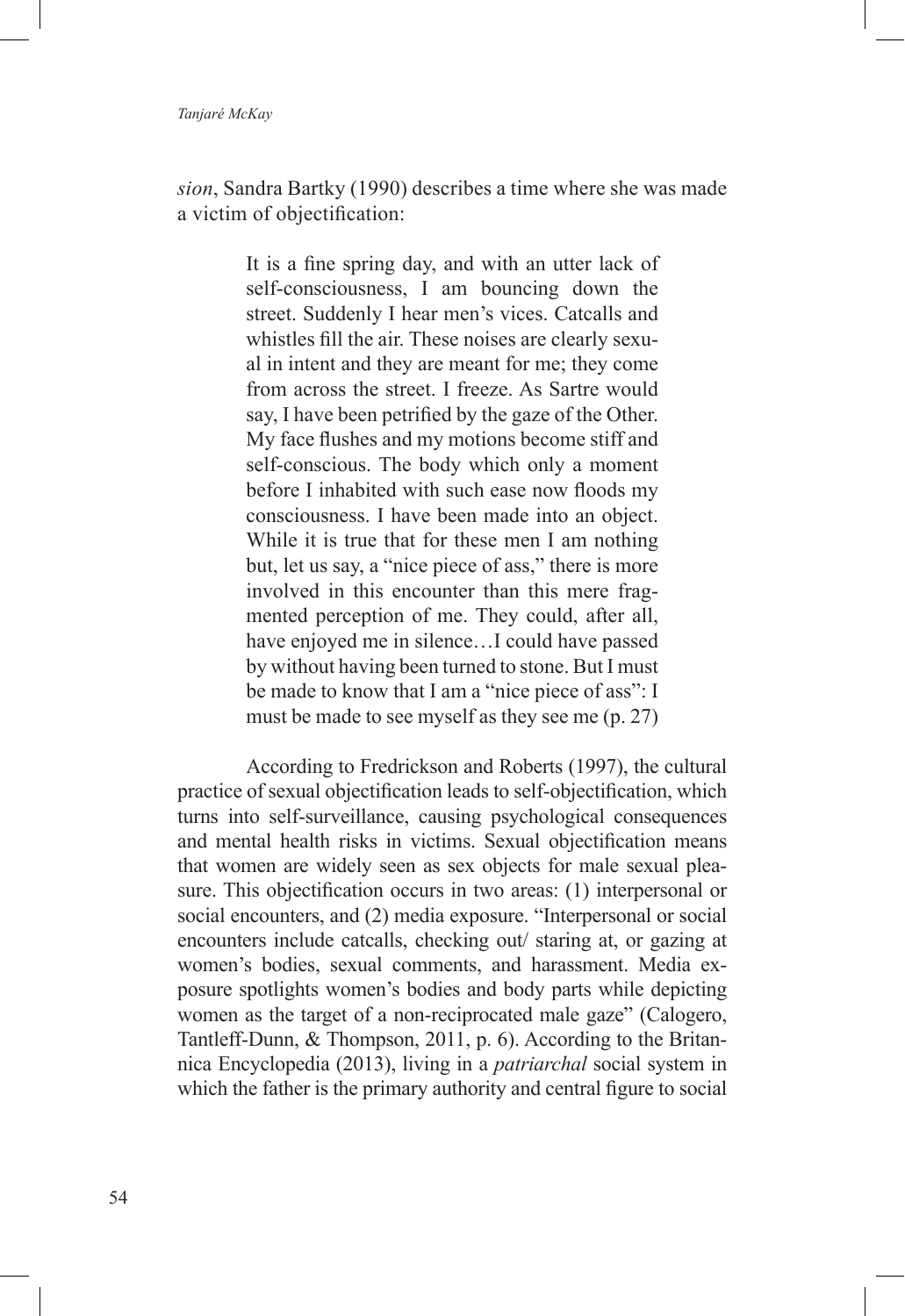organizations over women and children, makes female self-objectification "normal." Calogero, Tantleff-Dunn, and Thompson (2011) have written that "western societies tend to objectify people in general, treating them as if they are things, or commodities, because westernized societies are saturated with heterosexuality, whereby gender acts as a pervasive organizer of culture" (p. 4).

Growing up, women are socialized to act and respond to situations in certain ways, defined by gender roles. These roles help shape a woman's characteristics so she can be accepted as "normal" by the society in which she lives. Women are then socialized to accept the less invasive forms of sexualization as normal and perhaps even desirable, indicators that they are fulfilling expected social norms (Smolak and Murnen, 2011). According to MacKinnon (1989), "Men have been conditioned to find women's subordination sexy, and women have been conditioned to find a particular male version of female sexuality as erotic — one in which they are defined from a male point of view" (p. 140). Being defined from a male point of view can lead to consequences that lead to self-objectification.

Female self-objectification has many consequences, including eating disorders, which are associated with depression. According to *National Anorexia Nervosa and Associated Disorders* (2013), up to 24 million people of all ages and genders suffer from an eating disorder. This site also reports that 5% of American females believe in a body type ideal, commonly described as "petite" (Eating, 2013). While this might not seem like a large enough number to create concern, data show that  $47\%$  of girls in the  $5<sup>th</sup>$ - $12<sup>th</sup>$  grade report wanting to lose weight because they compare themselves to idealized magazine photographs, and 69% of girls in the  $5<sup>th</sup>$ -12<sup>th</sup> grade report that such images influence their idea of a "perfect" body shape (Eating, 2013). This paper will address the ways that women are objectified, the negative consequences of self-objectification and ways to prevent it.

## **LITERATURE REVIEW Self-Objectification: Definition and Theory**

Self-Objectification refers to the process by which women come to internalize and accept the beliefs that society projects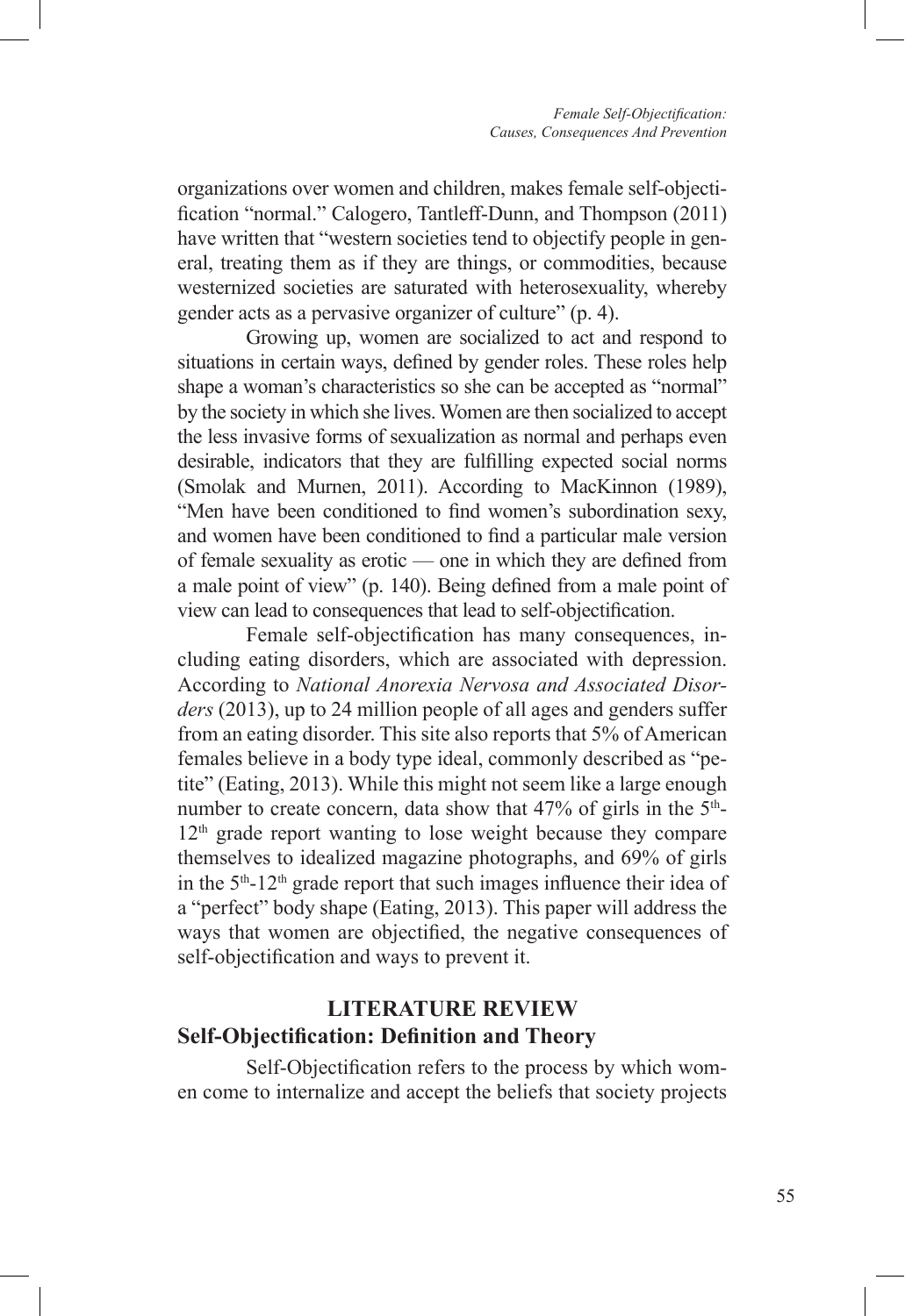upon them. Fredrickson and Roberts (1997) suggest that to some degree girls and women come to view themselves as sexual objects, leading them to "form a self-consciousness characterized by habitual monitoring of the body's outward appearance" (p.180). Fredrick and Roberts write that "as many girls and women internalize the culture's practices of objectification and habitually monitor their bodies' appearance…a disruption in the flow of consciousness permeates a host of emotional, motivational and attentional states" (p. 196).

Franzoi (1995) writes that "there are two basic ways of thinking about one's body that have a particular relevance to a discussion of gender differences in body esteem. One way is to view the body as an object of discrete parts that others aesthetically evaluate, and the other is to conceptualize it as a dynamic process where function is of greater consequence" (Franzoi, 1995, p. 417). The vast majority of people tend to view the female body in terms of its form, rather than function, and "it is this aspect of the physical self that influences people's first impressions and forms the basis for the physical attractiveness stereotype" (Franzoi, 1995, p. 417).

#### **Objectification**

According to the philosopher Immanuel Kant (1797), objectification involves the lowering of a person, a being with humanity, to the status of an object. Kant (1797) explains that objectification begins once sexuality is exercised outside of a monogamous marriage because "Sexual love makes of the loved person an object of appetite; as soon as that appetite has been stilled, the person is cast aside as one casts away a lemon which has been sucked dry" (p. 163).

Nussbaum (1995) identifies seven features of objectification: (1) *instrumentality,* (2) *denial of autonomy*, (3) *inertness,* (4) *fungibility,* (5) *violability*, (6) *ownership* and (7) *denial of subjectivity*. Nussbaum (1995) describes *Instrumentality* as the treatment of a person as a tool for the objectifier's purpose; *denial of autonomy* is the treatment of a person as lacking in autonomy and self-determination; *inertness* involves the treatment of a person as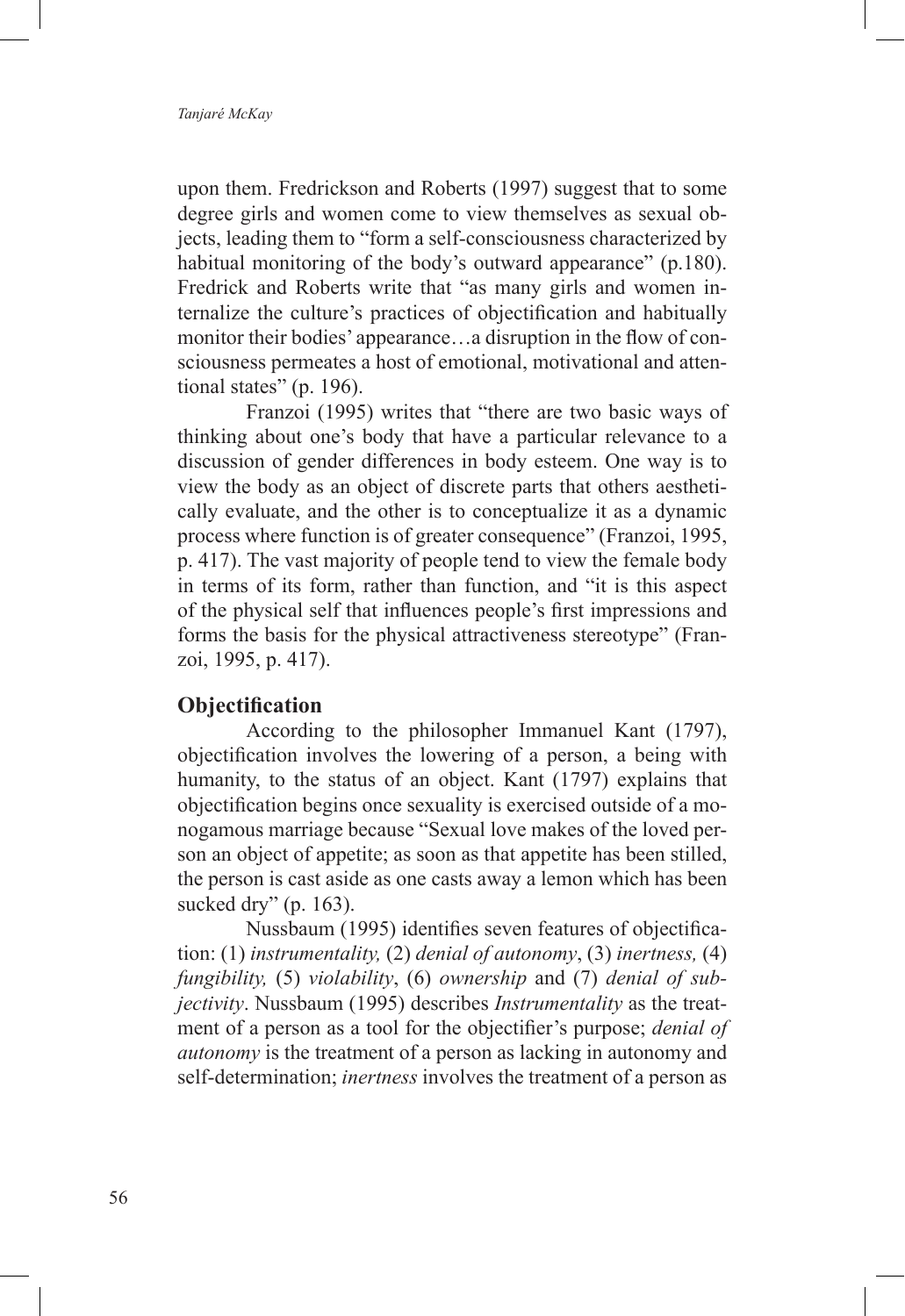lacking in agency and perhaps also in activity; *fungibility* occurs when a person is interchangeable with other objects, and *violability* is the treatment of a person as lacking in boundary-integrity. *Ownership* is the treatment of a person as something that is owned by another which can be bought or sold and *denial of subjectivity* takes place when a person's experiences and feelings are not taken into account (p. 257). Three more factors have been added by Langton (2009): *reduction to body, reduction to appearance*  and *silencing*. To *reduce someone to their body* involves identifying a person with their body or body parts; *reduction to appearance* occurs when a person is judged by physical appearance, and *silencing* a person is just that — treating a person as if he or she lacks the capacity to speak.

### **Gender Roles**

Objectifying women is taught in our society through gender roles. According to Susan Basow, gender roles are "society's evaluation of behavior as either masculine or feminine" (p. 2). Sinnott and Shifren (2001) identify two processes by which gender roles develop: *cognitive* and *learning*. The *cognitive approach* asserts that gender roles develop because a child's perception of identification precedes role-appropriate behavior (Sinnott & Shifren, 2001). A child discovers its gender, and repeats socially reinforced behavior in accordance with expected gender roles. Thereafter, the roles are kept consistent over the person's lifespan. The *learning approach* states that the individual comes to understand, and to accept, behaviors that lead to survival and success in society (Sinnott & Shifren, 2001, p. 468). Gender roles form the basis of stereotypes about the personal attributes of women and men. Basow (1986) notes that "we acquire stereotypes as we acquire information about the world and our roles in it; they exist on a cultural and personal level" (p. 3).

Fernández, Quiroga, Olmo, Aróztegui, and Martin (2011) conducted a study that asked 78 participants to complete a questionnaire that began by asking respondents to choose a gender ("male," "female," or "neither"). The respondents then identified the selected gender with 36 activities, such as which gender would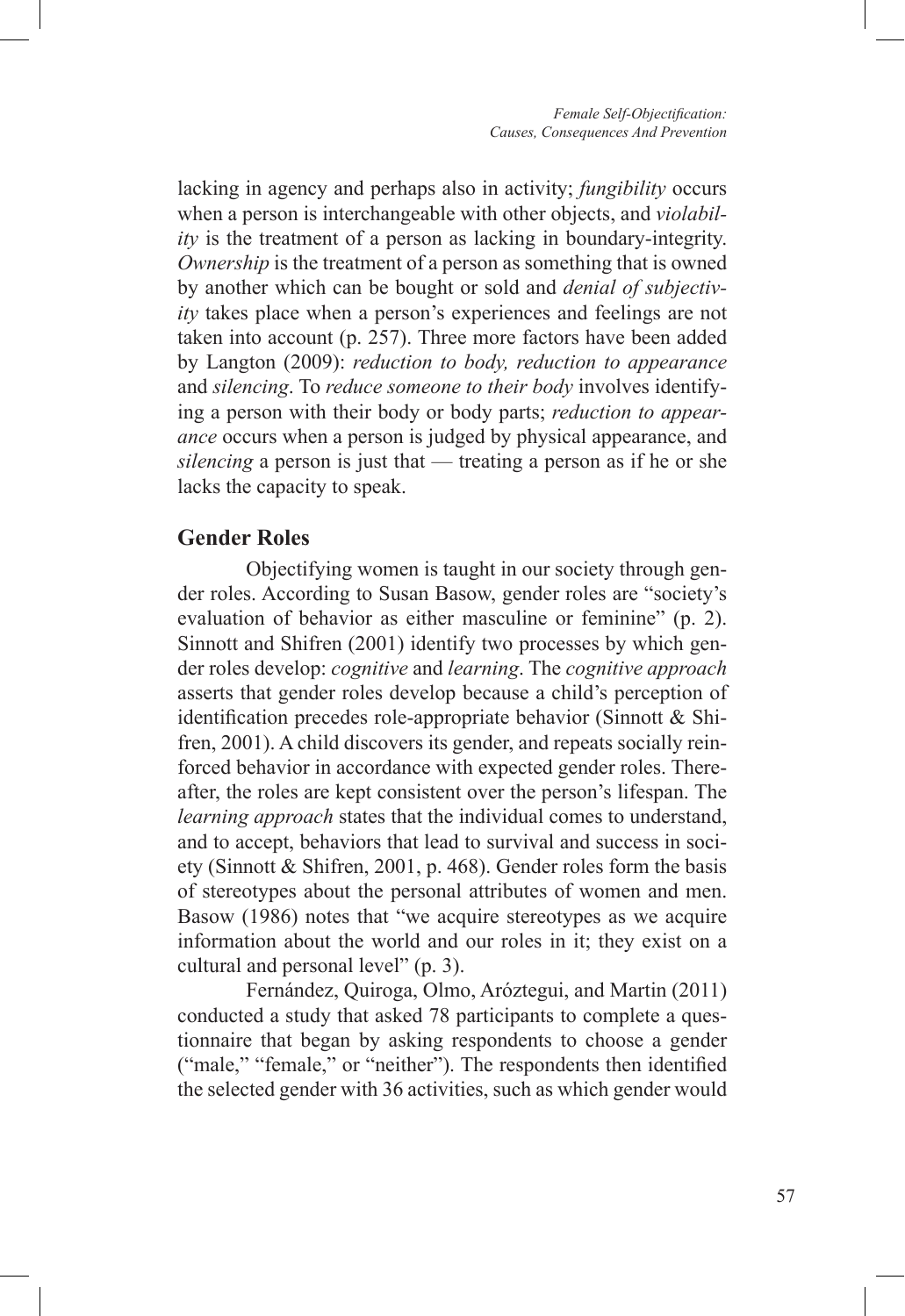be best suited to "hang a picture," "come up with an idea," "walk a dog," "clean a shop," "put a car in the garage," etc. (Fernández et al., 2011). The results indicated that people believe that certain tasks are best suited to a particular gender. Many respondents, for example, felt that a woman would be better suited to "clean a shop," while a man would be better to "put a car in the garage" (2011).

Basow (1986) describes working class men as physically aggressive and more likely to settle disagreements with a show of physical strength. In a middle or upper class family, males are likely to be verbally and intellectually aggressive and to settle disagreements through the use of reasoning (Basow, 1986, p. 3). Masculinity is associated with competence, instrumentality and activity; men should be strong, rational and aggressive (Basow, 1986, p. 1). They are also expected to be providers, secure and provide resources, protect and defend others and their territory (Gregor, 1985).

Ten positive traits, or strengths, associated with traditional concepts of masculinity, according to Kiselica and Englar-Carson (2010) include (1) *relational styles,* (2) *ways of caring,* (3) *generative fathering,* (4) *self-reliance,* (5) *being a worker/provider,* (6) *group orientation,* (7) *courage,* (8) *humanitarian service,* (9) *use of humor,* and (10) *heroism*. Kiselica and Englar-Carson (2010) suggest that for a man to have a *relational style* he must develop friendships and intimacy through shared activities; *ways of caring* include taking care of his family and friends and being able to see things from others' point of view. A *generative father* responds to his child's development and consistently needs to help improve the life prospects of the next generation. *Self-reliance* is characteristic of men when they face life's challenges autonomously. Being a *worker/provider* is central component of male-identity and selfesteem, because it provides a sense of purpose and meaning along with achievement (Kiselica & Englar-Carson, 2010).

Men who group together and achieve a common purpose are fulfilling the trait called *group orientation*, and *courage* refers to the daring, risk-taking behavior they may engage in. *Involvement in humanitarian service* provides opportunities and experi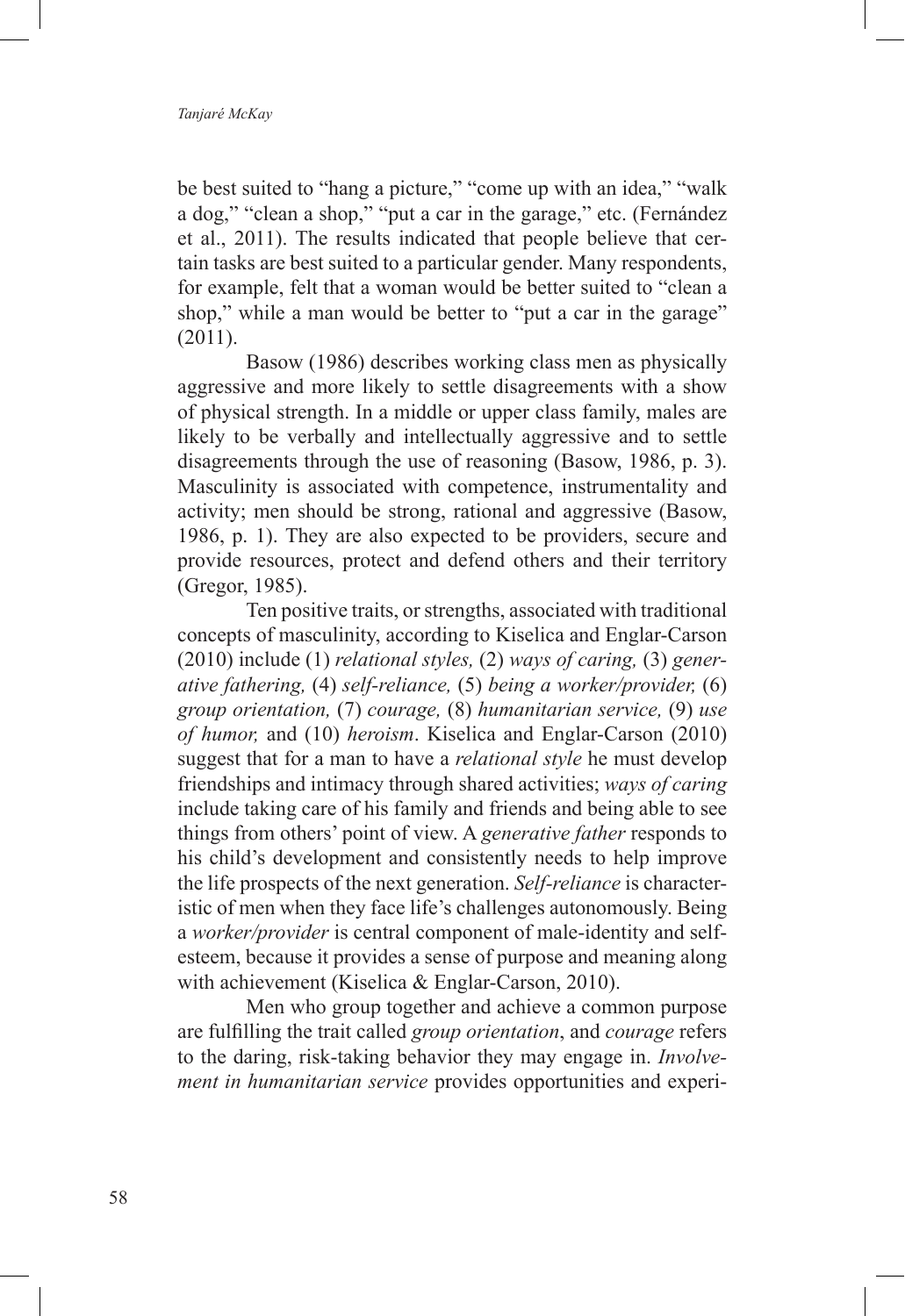ences for men to develop social interests, which bring a sense of belonging, while using *humor* helps as a healing and coping tool and a way to reduce tension. The tenth positive trait associated with masculinity is *heroism*, which involves having the ability to demonstrate nobility and overcome great obstacles (Kiselica and Englar-Carson, 2010, p. 277 & 278). Other traits associated with the traditional masculine role, according to David & Brannon (1992), include distancing oneself from femininity, avoiding emotions, striving for achievement and success, focusing on competition, avoiding vulnerability, staying composed and in control, being tough, and acting aggressively to become dominant.

In the early 70's, women were still socialized into subordinate social roles, presumably because of problems with overadherence to gendered behavior, meaning they learned to be passive, docile, emotional helpmates for men (Millett, 1971). Basow (1986) describes femininity as being associated with warmth, expressiveness and nurturance; women are socialized to be weak, emotionally submissive. Other social roles for women include being dependent, passive, easily influenced, home-oriented, talkative, gentle, religious, neat in habits and enjoying the arts and literature.

Sandra Bem (1974) coined the word *androgyny*, which refers to "a person displaying both masculine and feminine characteristics, both assertive and yielding, instrumental and expressive, depending on the situational appropriateness of the various behaviors" (p. 155). This marked a turning point in history for women's gender roles. "Neutral" characteristics identified with an "androgynous" person include adaptability, conceit, being happy, jealous, likable, moody, sincere, theatrical, truthful, unpredictable, conventional (Bem, 1974, p. 156). Gershaw (1995) states that androgynous individuals are usually

> creative and they tend to adapt to new situations. Depending on the situation, they may present as either masculine or feminine; they can be aggressive or yielding, forceful or genuine, sensitive or assertive. Relative to their more feminine coun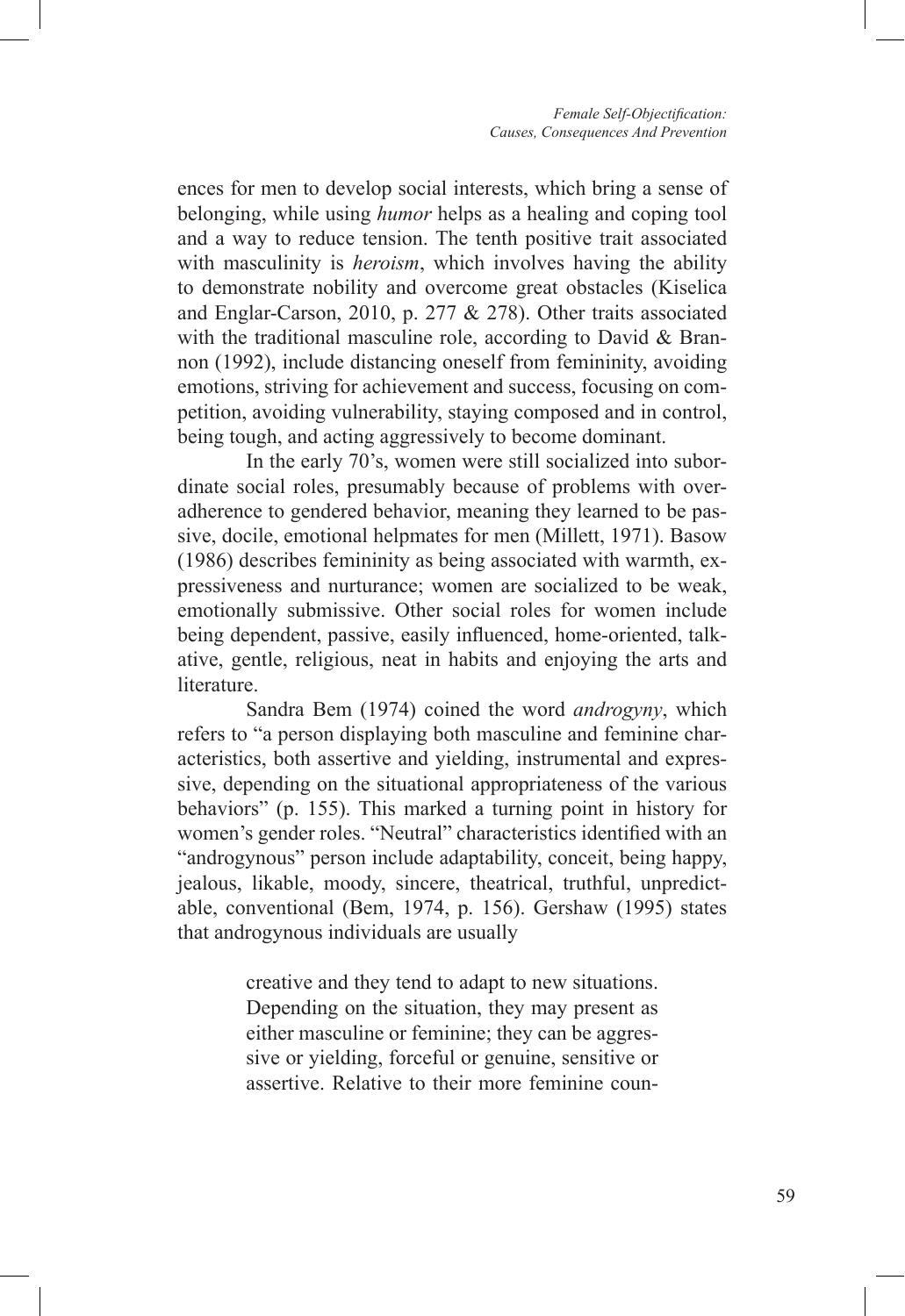terparts, androgynous women are more assertive and independent, and androgynous men are more nurturing and more comfortable holding, touching and playing with babies showing empathy and offering support to others, (Gershaw, 1995, p. 1).

According to Basow (1986), androgynous women are "more competent socially, have strong cognitive defenses, have little tolerance for ambiguity, blend expressive and instrumental behaviors, and rate themselves as adjusted and 'happy' " (Basow, 1986, p. 184). To be androgynous means not adhering to stereotypical gender roles, and this may lead to less female self-objectification.

#### **Self-Objectification: Contributing Factors**

*Media Influences.* With respect to how self-objectification is influenced by media, Aubrey (2006) states that, "the relationship between the body and sex is unambiguously portrayed in contemporary media, and conforming to a thin body ideal is crucial to sexual attractiveness" (p. 366). Tolman and Debold (1994) agree, stating that a thin female body is associated with success and power. All of this communicates to women that their bodies are important commodities that can influence life experiences (Muehlenkamp & Saris-Baglama, 2002). The thin body ideal refers to the European concept of a slender female with a small physique and little body fat. "Thin-body ideal occurs as a result of social pressure to attain a lean figure, placed on individuals by the media, family, peers, and interpersonal encounters" (Stice & Shaw, 1994, p. 289). The media displays this through messages in popular magazines, films, and television. For example, "in magazines, weight loss messages are often placed next to messages about one's sex life, implying that weight loss will lead to a better sex life," while "on television shows, women are judged as romantic or sexual partners based on their appearance" (Aubrey, 2006, p. 366-367). In a longitudinal study, Aubrey (2006) examined the long-term relationship between media habits and selfobjectification, and whether media exposure increases self-objectification, or whether self-objectification drives the selection of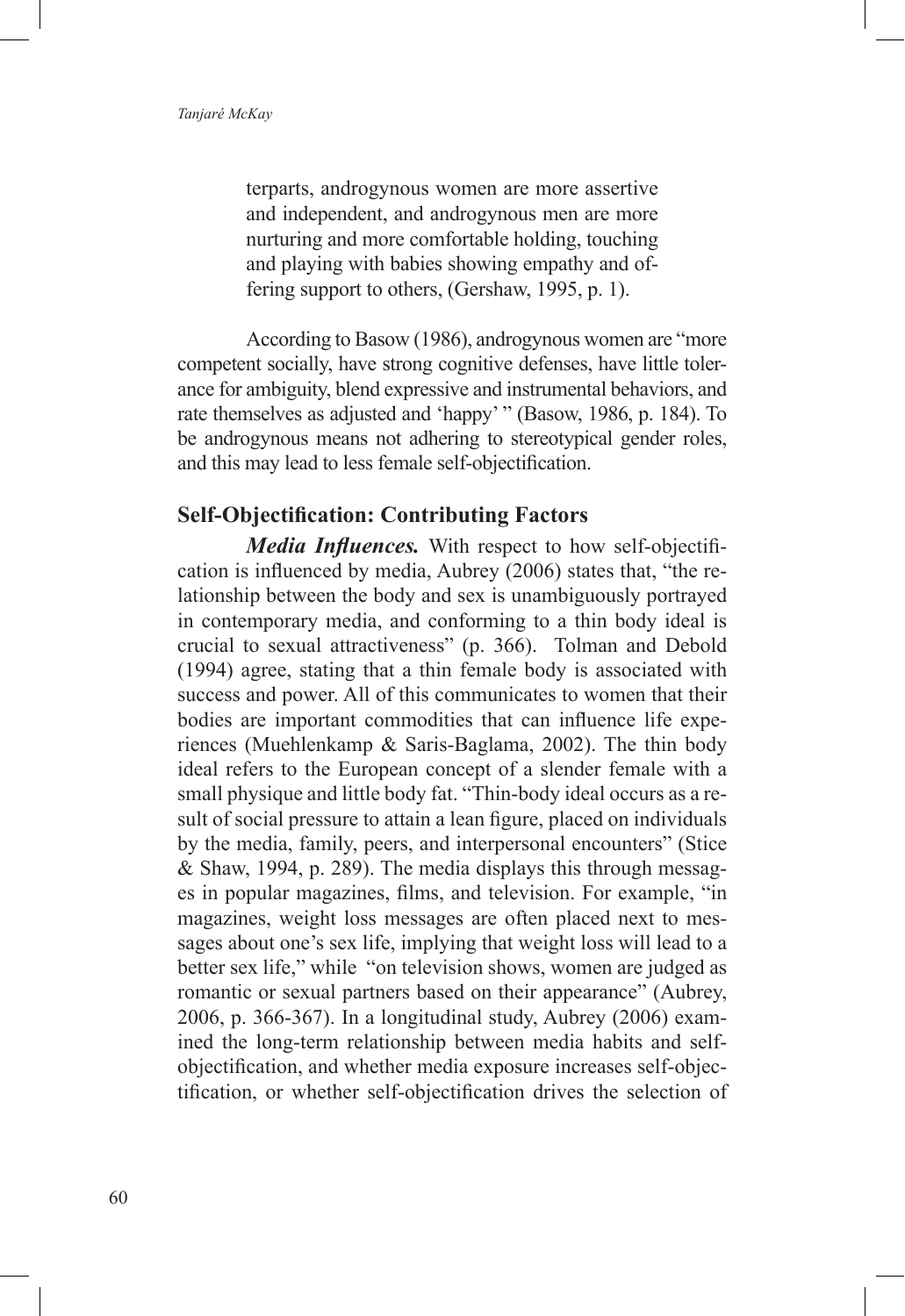sexually objectifying media. She found that "exposure to sexually objectifying television programs is associated with an increase in viewers' definition of their physical selves in terms of how the body appears, rather than what it can do" (Aubrey, 2006, p. 381). This occurs through frequent and repeated exposure to television programs, soap operas, talk shows, music videos, and advertising. From this study, Aubrey (2006) concluded that how long someone is exposed to sexually objectifying messages is less damaging than how frequently such messages are viewed over time.

Becker, Burwell, Herzog, Hamburg and Gilman (2002) conducted an experiment that involved evaluation of the effects of exposure to television on disordered eating attitudes and behaviors among Fijian adolescent girls. The traditional Fijian culture emphasized robust body shape, but girls were socialized to value not only their body, but also their family, community and relationships. The methodology involved two samples of adolescent girls, one recruited in 1995, when television was first introduced, and the second recruited in 1998, after the girls had been exposed to television for three years. This study was the first known investigation of television's impact upon disordered eating attitudes and behaviors in a traditional society. Results revealed that 77% of young women reported that television influenced their body image, and that they developed a desire to lose weight or reshape their bodies to resemble characters in western society, by selfinduced vomiting (Becker et al. 2002)

*Relationships.* Zurbriggen, Ramsey and Jaworski (2011) found that men reported high levels of partner objectification, and women reported high levels of self-objectification. Based on their hypotheses, the emphasis of appearance and physical attraction in romantic relationships increases the probability that people will objectify their romantic partner. They did an experiment on personal and partner objectification based on the hypotheses that (1) partner objectification will be associated with lower levels of relationship and sexual satisfaction, (2) consumption of objectifying media will predict self and partner objectification, and (3) levels of partner objectification will be higher in men while self-

.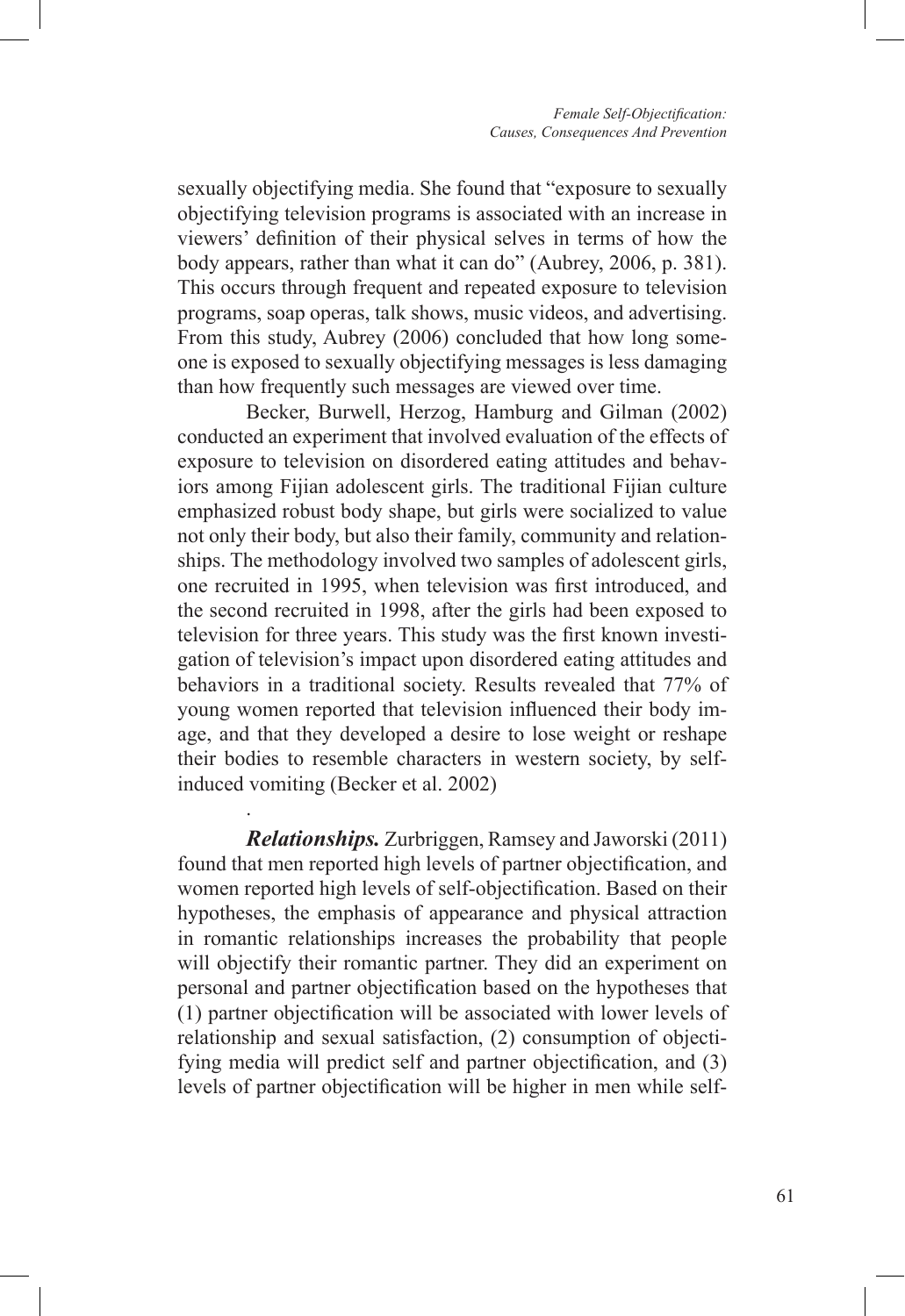objectification will be higher in women (2011). Their hypotheses were supported by data indicating that men reported higher levels of partner objectification, and women reported higher levels of self-objectification. Partner objectification was associated with lower levels of relationship and sexual satisfaction for men, and the consumption of objectifying media was positively correlated with partner objectification, but not self-objectification (Zurbriggen et al., 2011). What this means is that men who view objectifying media were more likely to compare their partner to the media, while women viewing objectifying images tend to self-objectify.

*Societal Influences.* Franzoi (1995) writes that "starting at a young age, from Barbie dolls and toy makeup cases, girls are encouraged to play with, to the close attention given to clothing fashion and other bodily adornments, females are taught that their body as object is a significant factor in how others will judge their overall value" (p. 418). These messages are conveyed by important socializing agents such as parents, peers, and teachers. Typically, gender role socialization includes heavy emphasis on how girls/women should look, and if this is overemphasized, girls may continually seek reassurance about their appearance to make sure they are socially accepted and not subject to ridicule or rejection. Franzoi (1995) suggests that a woman's attitude toward her body is influenced to the extent to which she possesses masculine and feminine personality traits. Women who take on a traditional role and adopt feminine personality traits generally hold more negative attitudes toward their body, unlike women who have more masculine traits.

#### **Self-Objectification: Adverse Consequences**

It is important that we advance our understanding of selfobjectification, not only because it is theoretically and socio-culturally interesting, but also in light of its association with myriad adverse effects. For example, Meuhlenkamp and Saris-Baglama (2002) suggest that self-objectification can lead to depression, noting that "The relationship between self-objectification and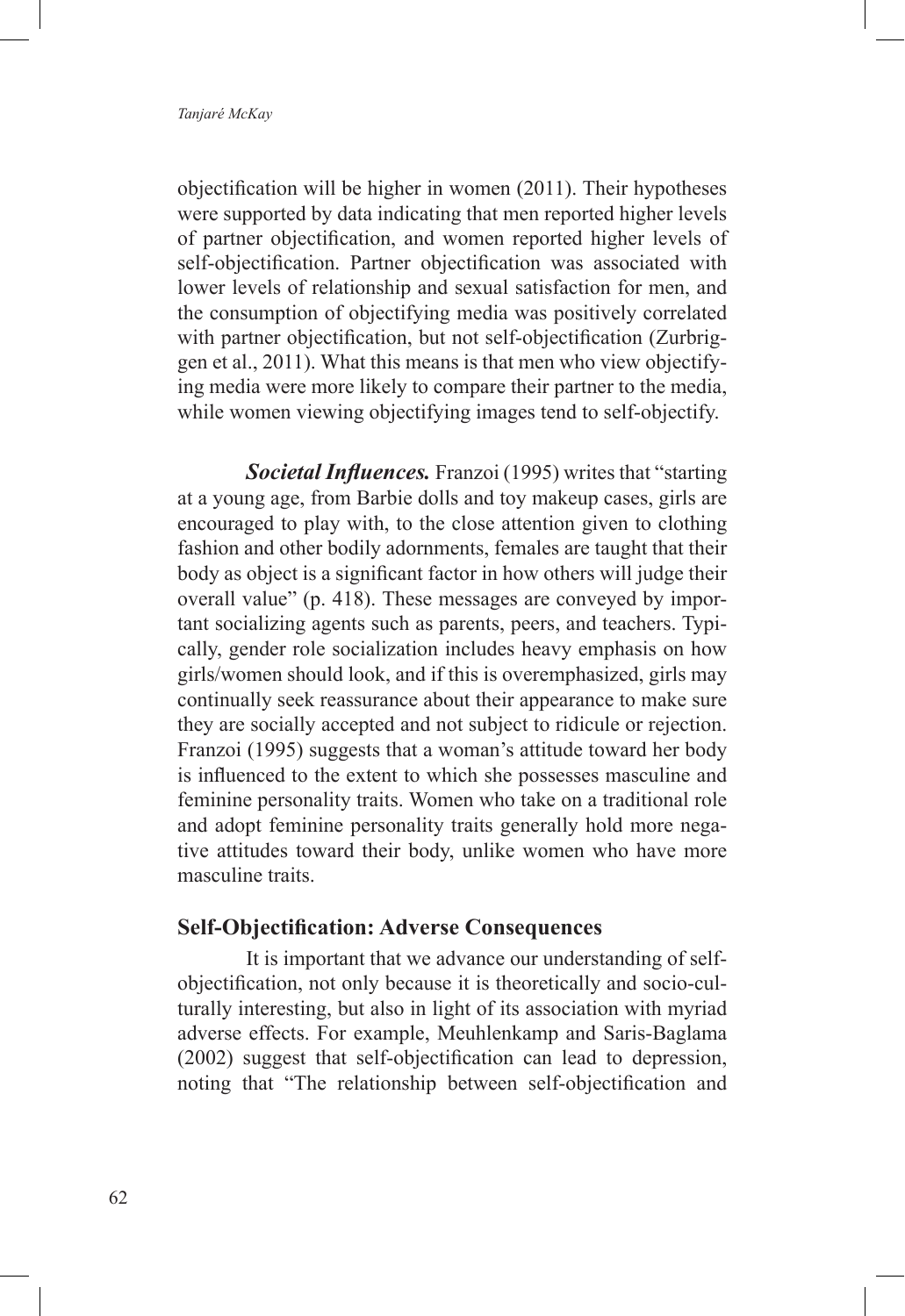depression can be explained by the anxiety and powerlessness women may experience as a result of not knowing when or where they will encounter objectification. These feelings may increase women's vulnerability to depressive symptoms" (p. 377).

Fredrickson and Roberts (1997) find that self-objectification can lead not only to depression, but also to body shame and eating disorders. They state that "women's ongoing efforts to change their body and appearance through diet, exercise, fashion, beauty products, and perhaps most dangerously, surgery and eating disorders, reveal what may be a perpetual and hardly adaptive body-based shame, which results from a fusion of negative self- evaluation with the potential for social exposure" (p. 181). Fredrickson and Roberts (1997) find that body shame arises from "not knowing exactly when and how one's body will be looked at and evaluated can create anxiety about potential exposure. Data further show that women's appearance anxiety may have roots in negative early life social experiences, including histories of receiving negative appearance-related comments" (Fredrickson & Roberts, 1997, p. 182). Lastly, they state that "eating disorders are passive, pathological strategies, reflecting girls' and women's lack of power to more directly control the objectification of their bodies" (Fredrickson & Roberts, 1997, p. 192). Two feminist thoughts that support this are that women's concerns with dieting and weight control reflect their normative discontent toward their bodies, and that women view eating disorders as a political statement of protest against the patriarchal system (Fredrickson & Roberts, 1997, p. 192).

Once a woman starts to self-objectify and compare her body to others she may eventually stop doing certain things such as meeting with friends, dating, going to school/ work, etc., which may lead to a point where she is not capable of enjoying her life. Calogero, Tantleff-Dunn and Thompson (2011) call this "opting out" (p. 228). They found that 67% of women aged 15 to 64 years withdraw from life-engaging, life-sustaining activities because they feel bad about their appearance (Calogero et al., 2011, p. 228).

Sinclair and Mayers (2004) suggest that the difficulty in achieving cultural body standards may be a risk factor for holistic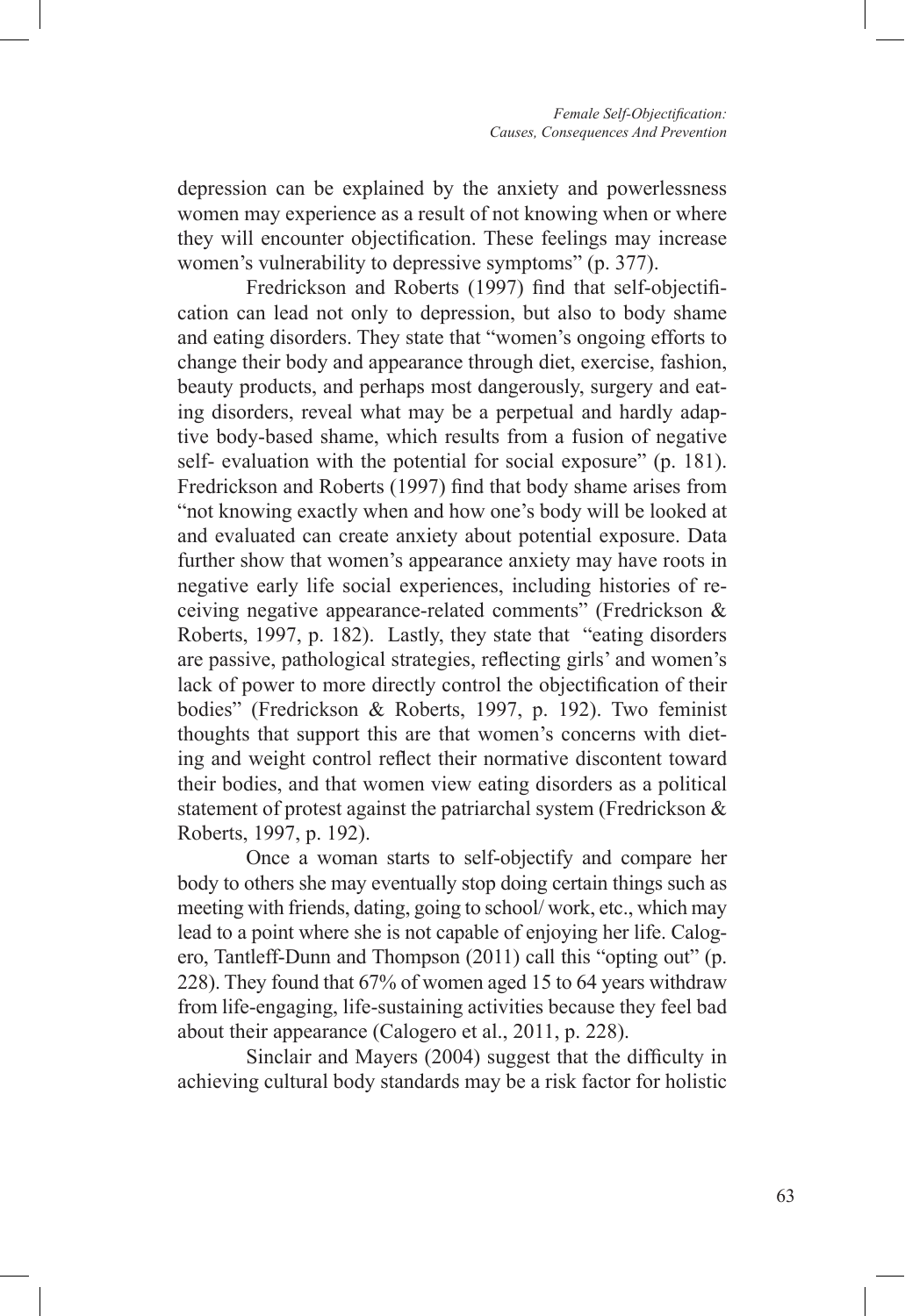human functioning, and may also lead to impairment in multiple life tasks, such as forming meaningful interpersonal relationships and achieving academic success. Consistent with this suggestion that self-objectification can lead to academic impairment, Fredrickson, Roberts, Noll, Quinn and Twenge (1998) did an experiment in which they asked their participants to wear either a swimsuit or sweater. Results indicated that women in the swimsuit felt more body shame than those in the sweater, and body shame was associated with restrained eating and poor math performance. The authors suggested that "attentional" resources might have been drained by the stressful experience of putting on the swimsuit, so much so that cognitive performance was impaired on the subsequent math test (Fredrickson et al., 1998, p. 269).

Female self-objectification can also lead to sexual dysfunction, because engaging in sexual activity involves another person focusing attention on one's body. During sexual relations a woman can be distracted by thoughts about her body rather than experiencing sexual pleasure (Tiggemann, 2011). Wiederman (2000) found that during sexual intercourse one third of college women experienced problematic body image self-consciousness.

Another adverse consequence associated with female selfobjectification is *self-harming*. "*Self-harming* includes cutting, burning, hitting or biting, head banging, excessive scratching, hair pulling, interfering with wound care, breaking bones, ingestion or insertion of toxic or sharp objects, and unnecessary surgeries" (Calogero, Tantleff-Dunn and Thompson, 2011, p. 226). Such extreme behavior is tied to the low self-esteem that can arrive from objectification.

#### **Self-Objectification: Protective Factors**

Muehlenkamp and Saris-Baglama (2002) write that "girls' understanding of the importance of appearance for women in a patriarchal culture may contribute to feelings of fear, shame, and disgust that some experience during the transition from girlhood to womanhood, because they sense that they are becoming more visible to society as sexual objects" (p. 371).

Ways to mitigate self-objectification, or "antidotes," as Tracee Sioux (2008, p. 1) calls them, include the development of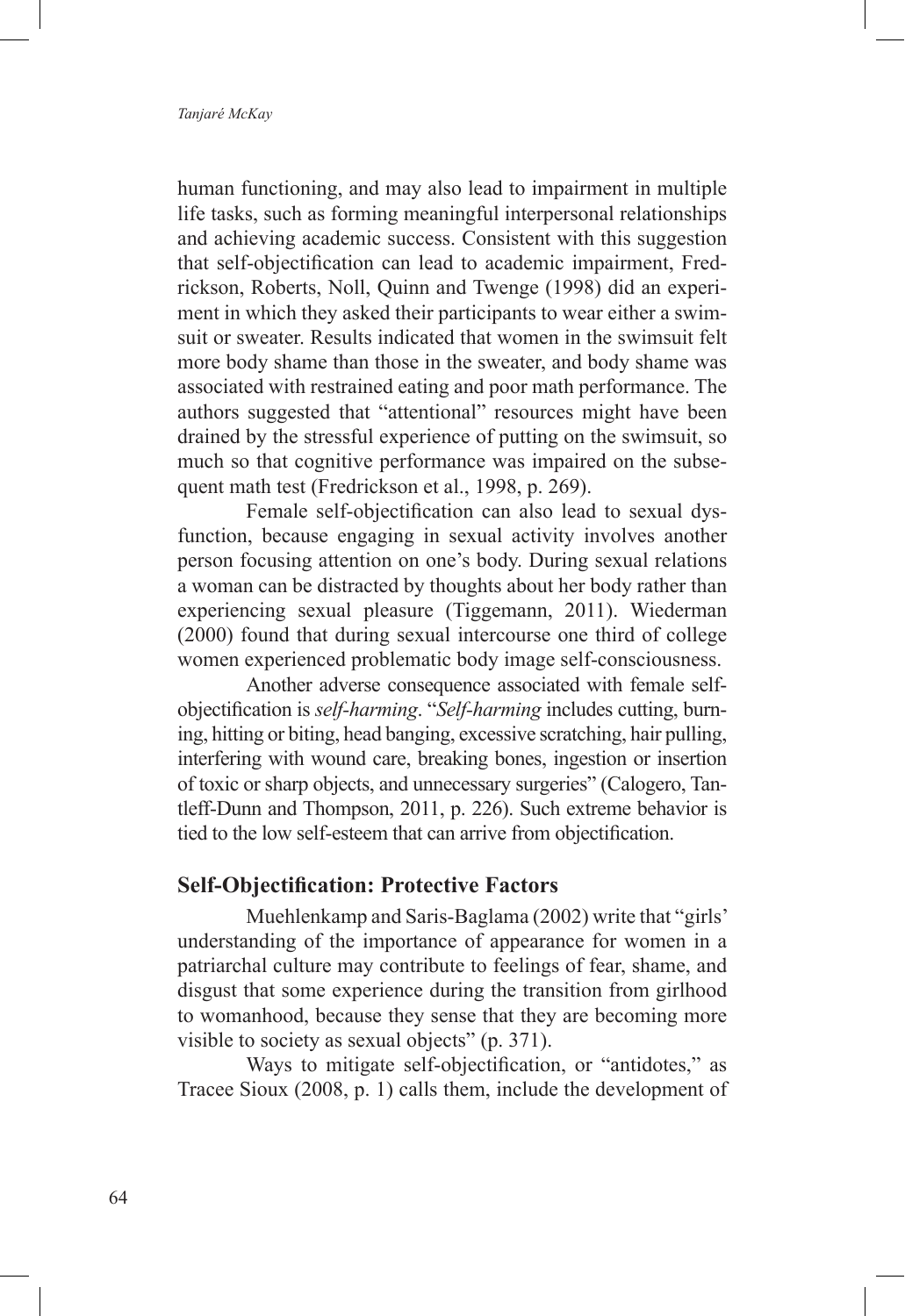media literacy, opportunities to participate in athletics and other extracurricular activities, comprehensive sexuality education, coviewing media with parents, religion, spirituality and mediation, activism by parents and families, girl-positive media, confronting body issues, and becoming "empowered women" (Sioux, 2008, p. 1). Other solutions include teaching women the benefits of having a low level of self-objectification. These studies prove how important a parent's role is when it comes to preventing female self-objectification.

According to Sioux (2008) *media literacy* refers to the ability to analyze, access, evaluate and communicate media messages. She finds that parents can help girls learn to question the images to which they are exposed, for example, by explaining how images/photographs are "photo-shopped" in order to sell products (Sioux, 2008). According to Tylka and Augustus-Horvath (2011), ways to promote media literacy include

> (1) exploring how body size is portrayed in the media, (2) collaborating to actively protest offensive media images and messages, (3) encouraging girls to advocate for positive body image by the media and retailers, (4) helping parents limit the time children spend viewing media emphasizing the thin ideal, (5) discussing the impossibility of the thin ideal with their children, and (6) promoting healthy eating in lieu of rigid dieting" (p. 188).

Co-viewing media with a parent is a way for parents to comment on the messages being displayed. Co-viewing also brings a sense of closeness and positive emotions, because children look to the parent to provide input, guidance and perspective on what they are seeing (Nathanson, 2012). Religion, spirituality and mediation helps by teaching children who they are and make them feel valuable beyond their sexuality or gender role (Sioux, 2008).

Athletics and extracurricular activities that focus on competency, ability and action can protect against self-objectification, perhaps because of the pronounced mind-body interaction (Sioux,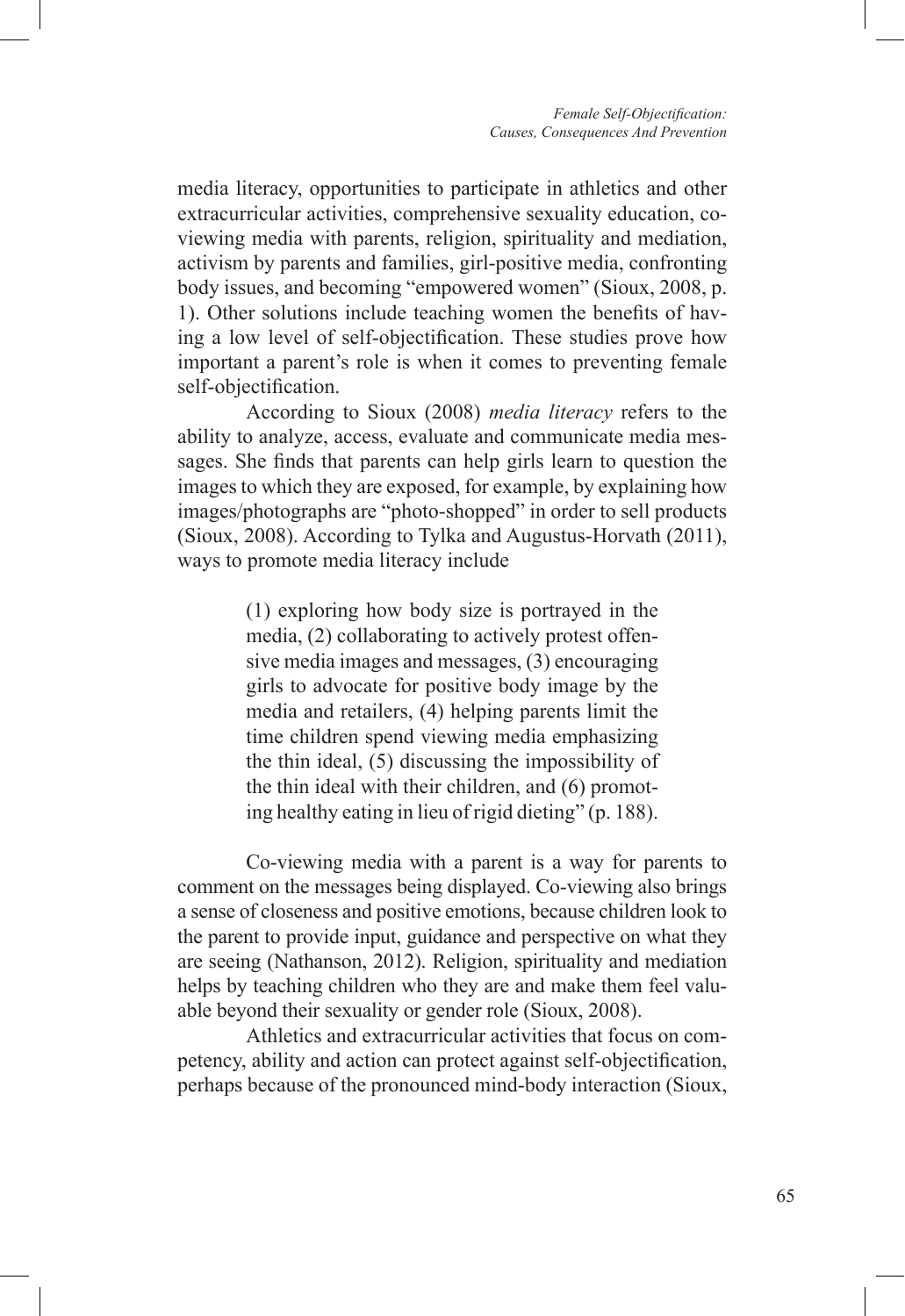#### *Tanjaré McKay*

2008). On the other hand, sports that focus on appearance, sexiness and thinness (e.g, cheerleading and dance) can heighten selfobjectification. Both Sioux (2008) and Noll (1997) recommend that parents should encourage and assist young women in non-appearance related activities such as school achievement and community activism, and teach them to value their bodies for strength and effectiveness, not only appearance.

Comprehensive sexual education also helps to build communication skills, and promotes a notion of sexual responsibility that includes respect for oneself (Sioux, 2008). Confronting body issues and becoming an empowered woman are possible when parents model positive behavior. In the end, Sioux (2008) explains how influential a parent, especially a mother, can be when it comes to female self-objectification. Parents play an important role in reinforcing young women's efforts and accomplishments in non-appearance related domains, rather than focusing on physical appearance (Noll, 1997).

Fredrickson and Roberts (1997) also take aim at our cultural practices and at the visual media in particular, in order to transform our educational efforts:

> Steps to achieve this would be making girls and women aware of the range of adverse psychological effects that objectifying images and treatment can have, and by encouraging sports participation and related forms of physical risk taking, starting when girls are in early childhood and continuing through their adolescent years (1997).

Sinclair and Mayers (2004) found that college-aged women who reported low self-objectification scores had an overall better health and wellness. Wellness scores were based on factors such as a sense of control, humor, stress management, self-worth, gender identity, friendships and self-care (as cited in Lambert, 2010).

Menzel and Levine (2011) describe *embodiment* as becoming "part of the body, to unite into one body or to incorporate,"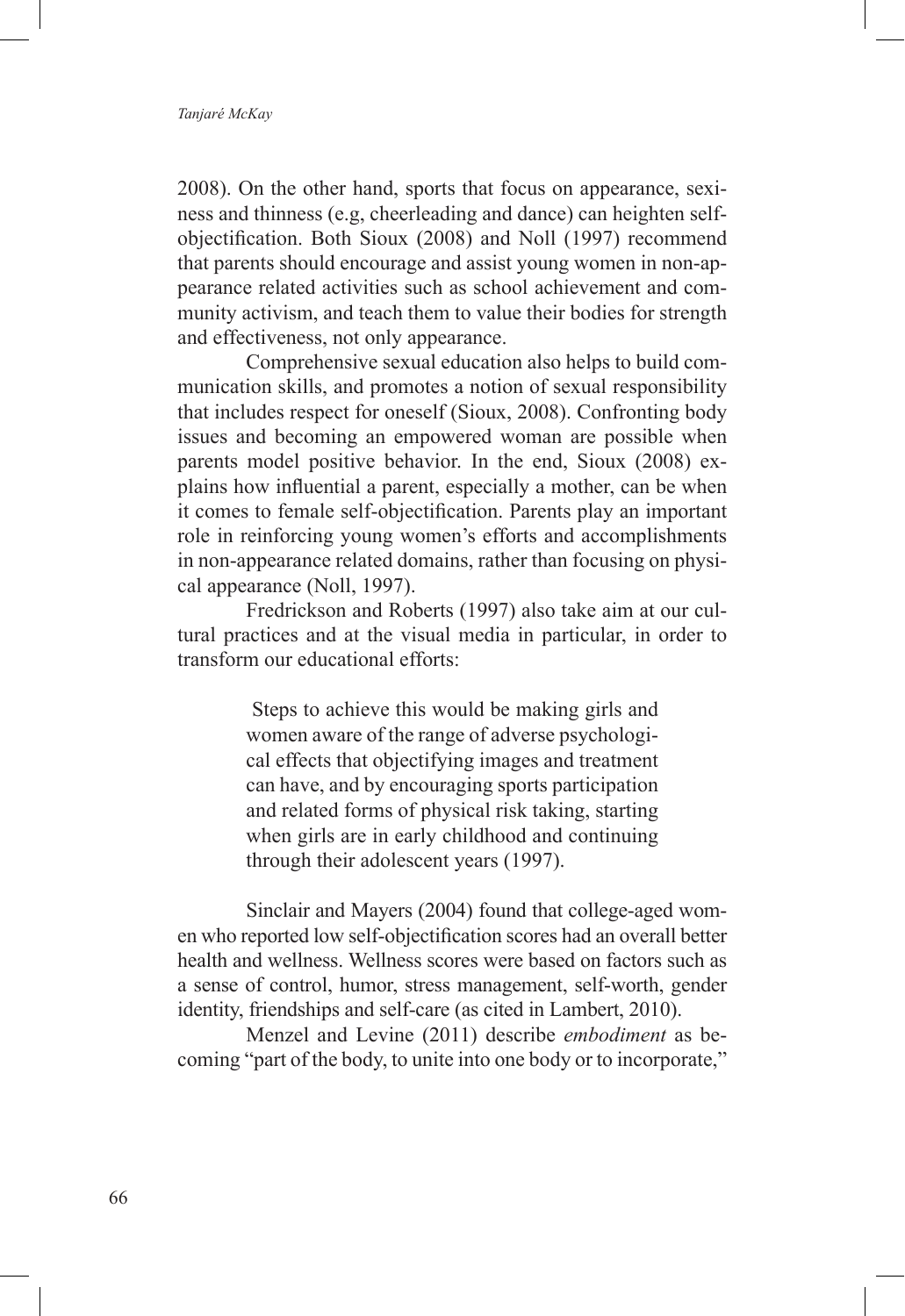(p.170), or another way to promote a positive body image. Ways to provide embodied experiences include promoting a functional view of the body and body appreciation, using guided mediation and body scan activities, using bioenergetic punches (an exercise wherein girls stand up for themselves with confidence by imagining themselves anchored to the ground and punching into the air), and offering Hatha yoga to increase embodiment and empowerment (Tylka & Augustus-Horvath, 2011).

Also according to Tylka and Augustus-Horvath (2011), another way to prevent self-objectification is to promote a *contextualization schema* that articulates and clarifies the ill effects of sexual objectification, while also discussing how sexual objectification results from a maladaptive society, not a personal inadequacy.

### **Self-Objectification: Treatment**

Professional therapy can assist women in placing selfobjectification in context, managing triggers, critiquing the thin ideal, respecting their body, eating to honor the body, and identifying and coping with emotions (Tylka & Augustus-Horvath, 2011). To place self-objectification in context means to talk about the positive, yet short-lived and superficial benefits awarded to those in society who engage in self-objectification. Managing triggers occurs by finding what situations or environmental contexts trigger one to self-objectify. To critique the thin ideal is to take a stance against previous thinking that being thin is the desirable body type. Respecting one's body involves appreciating and honoring the body by participating in healthy behaviors, turning negative thoughts into positive, such as changing "my thighs are huge" into "my thighs are strong and allow me to enjoy dancing" (Tylka & Augustus-Horvath, 2011, p. 199). In order to eat to honor the body, one must respect and appreciate her body rather than abusing it or feeling shameful towards it. By identifying and coping with emotions, a woman can challenge the content of her irrational beliefs and replace them with rational ones (Tylka & Augustus-Horvath, 2011).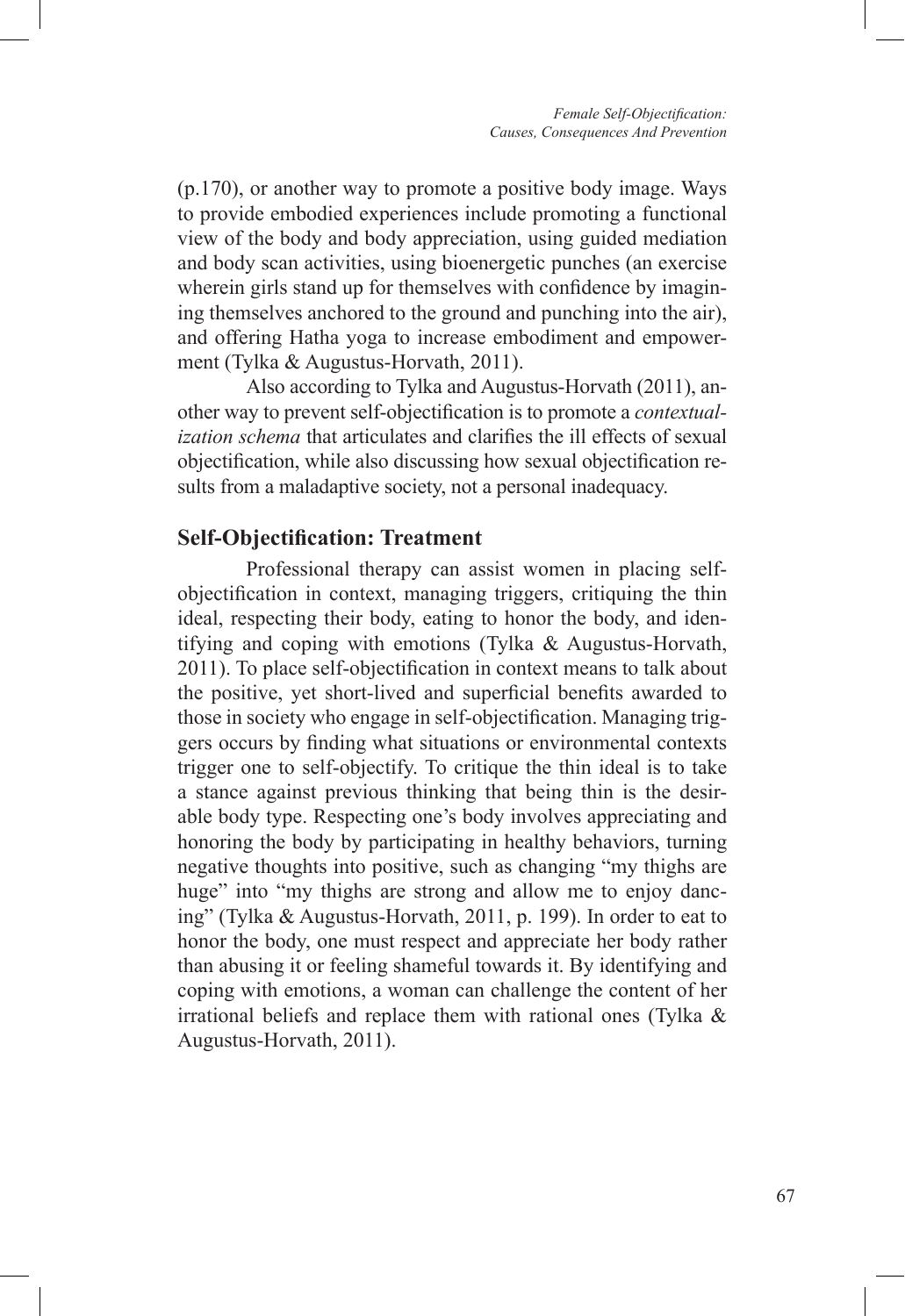#### **CONCLUSIONS**

Female self-objectification is something most women experience at some point in life because society sends many such messages in many ways, offering an idealized version of the perfectly shaped woman that is, for most, unattainable or inadvisable to seek. Preventing and treating self-objectification in girls and women will lead to increased societal rewards and social powers (Breines, Crocker and Garcia, 2008). The paper offers explanations for how and why female self-objectification occurs and what can do to counter its negative consequences in our society.

#### **REFERENCES**

- Aubrey, J. (2006). Effects of sexually objectifying media on self-objectification and body surveillance in undergraduates: Results of a 2-year panel study. *Journal of Communication, 56(2),* 366-386.
- Bartky, S. (1990). *Feminity and domination: Studies in the phenomenology of oppression*. New York, NY: Routledge.
- Basow, S. A. (1986). *Gender Stereotypes and Roles* (3rd edition). Pacific Grove, Calif: Brooks/Cole Pub. Co.
- Becker, A.E., Burwell, R.A., Gilman, S.E., Herzog, D.B., & Hamburg, P. (2002). Eating behaviors and attitudes following prolonged exposure to television among ethnic Fijian adolescent girls. *The British Journal of Psychiatry: the journal of mental health.*180, 509-514.
- Bem, S.L. (1974). The measurement of psychological androgyny. *Journal of Consulting and Clinical Psychology. 42*(2), 155-162.
- Breines, J.G., Crocker, J., & Garcia, J.A. (2008) Self-objectification and well-being in women's daily lives. *Personality and Social Psychology Bulletin,* 34, 583-598
- Calogero, R.M. (2013). Objects don't object: Evidence that self-objectification disrupts women's social activism. *Psychological Science*. vol. *24* (3) 312-318 doi: 10.1177/095697612452574
- Calogero, R.M., Tantleff-Dunn, S., & Thompson, J.K. (2011). Future directions for research and practice. *Self-objectification in Women; Causes, Consequences and Counteractions,* p. 217-231. Washington, DC: American Psychological Association.
- David, D., & Brannon, R. (1976). *The Forty-nine percent majority: The male sex role.*  Reading, Mass.: Addison- Wesley Pub. Co., c1976.
- Eating Disorders Statistics. National association of anorexia nervosa and associated disorders. (n.d.). Retrieved from *National Association of Anorexia Nervosa and Associated Disorders.* http://www.anad.org/get-information/about-eatingdisorders/eating-disorders-statistics/
- Fernandez, J., Quiroga, M.A., del Olmo, I., Aroztequi, J., & Martin, A. (2011). Objective assessment of gender roles: Gender roles test (GRT-36). *The Spanish Journal of Psychology, 14(2),* 899-911.
- Franzoi, S.L. (1995). The body-as-object versus the body- as- process: Gender differences and gender considerations. *Sex Roles, 33(5-6), 417-417.*
- Fredrickson, B., &Roberts, T. (1997). Objectification Theory: Toward understanding women's lived experiences and mental health risks. *Psychology of Women Quarterly,* 21(2),173-206.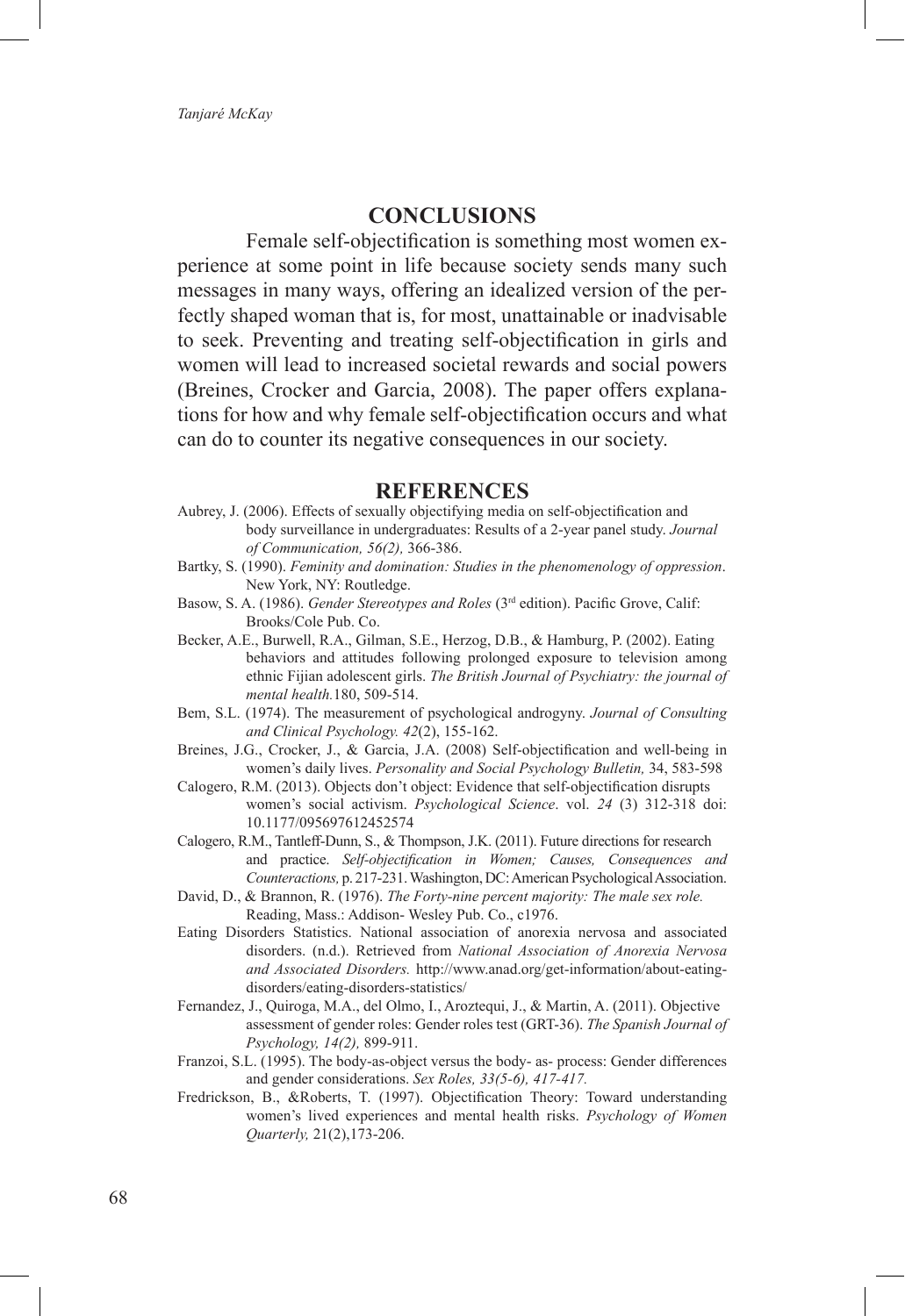- Fredrickson, B., Roberts, T., Noll, S., Quinn, D.M., & Twenge, J. (1998). That swimsuit becomes you: Sex differences in self-objectification, restrained eating, and math performance. *Journal of Personality and Social Psychology*, 75(5), 269-284.
- Fredrickson, B., Rubino, K., & Twenge, J. (2002). Trait self-objectification in women: Affective and personality correlates. *Kathiminer-Academia.edu. Academia.edu -share research.*
- Gershaw, D. (1995). LOL Androgyny: Masculine & Feminine. Retrieved from *Virgil.azwestern.edu*  Gregor (1985). Anxious pleasures. University of Chicago Press. Chicago,Il.
- Kant, I. (1797). *The Metaphysics of Morals, (*Series: Cambridge Texts in the History Philosophy) Mary Gregor (ed.), Cambridge: Cambridge University Press,1996
- Kiselica, M. & Englar-Carson, M. (2010). Identifying, affirming, and building upon male strengths: The positive psychology/ positive masculinity model of psychotherapy with boys and men. *Psychotherapy Theory, Research, Practice, Training* 47(3), 276-287
- Kroon Van Diest, A. & Perez, M. (2013). Exploring the integration of thin-ideal internalizationand self-objectification in the prevention of eating disorders. *Body Image,*10, p.16-25
- Lambert, H. (2010). *The relationship among identity development, sociocultural ideals of beauty,And self-objectification among females in early adulthood.* George Fox Univeristy. Proquest Dissertations and Theses, 63. Retrieved from http://ezproxy. emich.edu/login?url=http://search.proquest.com/docview/757004840?acco untid=10650 (757004840)
- Langton, R. (2009). *Sexual Solipsism: Philosophical Essays on Pornography and Objectification, 228-229.*Oxford University Press. Oxford, New York.
- Lee, J. (1994). Menarche and the (hetero) sexualization of the female body. *Gender and Society,* pp. 8, 343-362.
- Mackinnon, C. (1989). *Toward a Feminist Theory of State,* Cambridge, Mass.: Harvard University Press
- Menzel, J.E., & Levine, M.P. (2011). Embodying experiences and the promotion of positive Body image: The example of competitive athletics. *Self-Objectification in Women; Causes, Consequences, and Counteractions,* pp. 163-186. Ed. Calogero, Tantleff-Dunn, & Thompson. Washington, DC: American Psychological Association, c2011.
- Millett, K. (1971). *Sexual Politics.* London: Granada Publishing Ltd.
- Muehlenkamp, J., & Saris-Baglama, R. (2002). Self-objectification and its psychological outcomes for college women. *Psychology of Women Quarterly, 26*, 371-379.
- Nathanson, A. (2012, January 25). Turn off that TV. *Psychology Today.*
- Noll, S. (1996). The relationship between sexual objectification and disordered. *The relationship Between sexual objectification and disordered eating: Correlational and experimental Tests of body shame as a mediator, N/A,* 191-198.
- Nussbaum, M. (1995), "Objectification", *Philosophy and Public Affairs,* vol.*24*, No.4 (Autumn,1995), pp. 249-291.
- Patriarchy (social system) -- Encyclopedia Britannica. (2013). *Encyclopedia Britannica*. http://www.britannica.com/EBchecked/topic/446604/patriarchy
- Ryan, A., & Hoxmeier, S. (2009). Gender roles| Just another WordPress.com
	- Weblog. Retrieved from *Gender Roles| Just another WordPress.com weblog.*
- Signorielli, N. (2012). Television's gender-role images and contribution to stereotyping: Past, Present, Future. *Handbook of children and the media* (2<sup>nd</sup> edition, pp. 321-339). California: US: Sage Publications.
- Sinclair, S.L., & Myers, J.E. (2004). The relationship between objectified body consciousness and wellness in a group of college women. *Journal of College counseling,* 7, 150-161